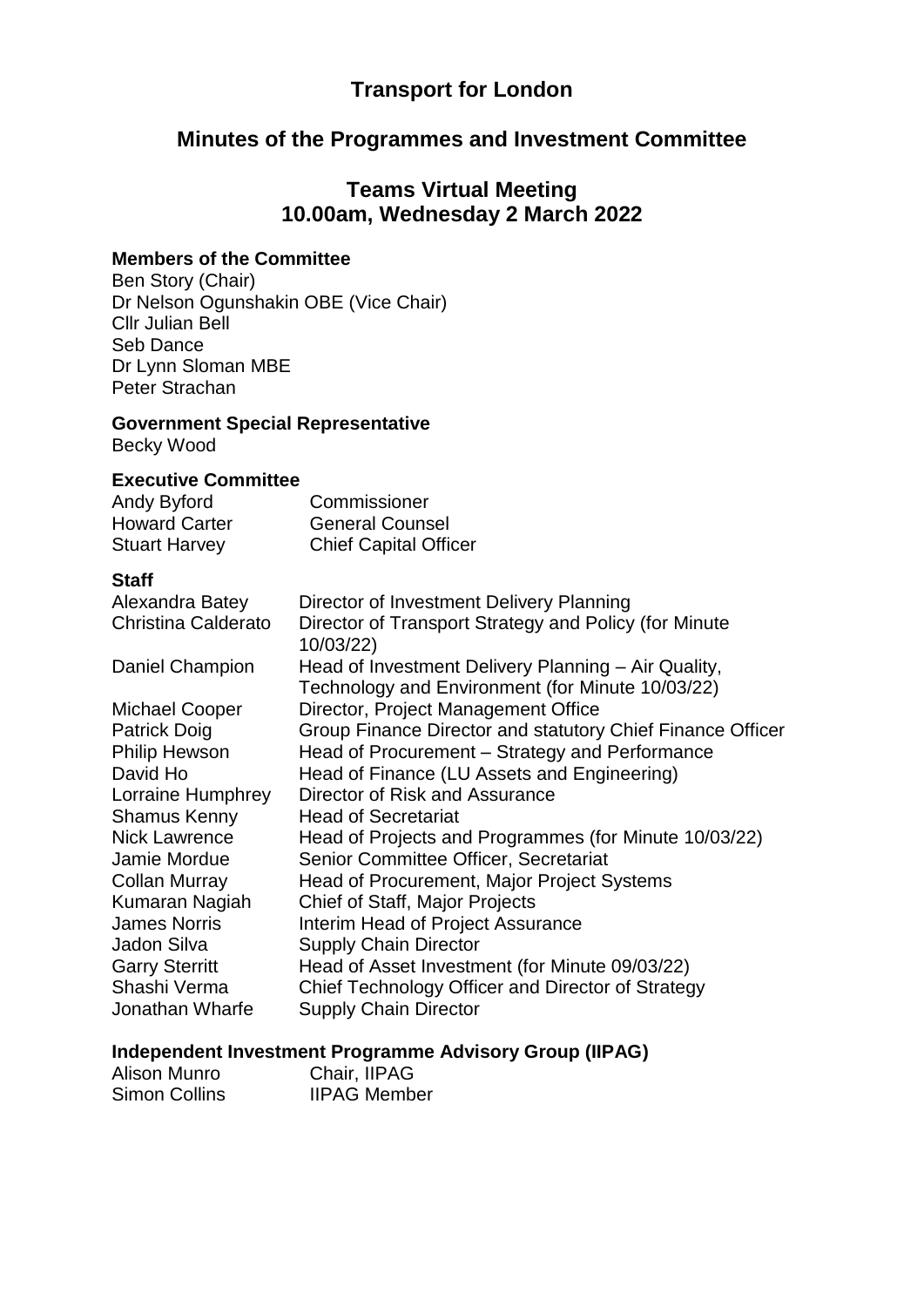# **01/03/22 Apologies for Absence and Chair's Announcements**

There were no apologies for absence from Members. Simon Kilonback, Chief Finance Officer, Andy Lord, Chief Operating Officer and Gareth Powell, Chief Customer and Strategy Officer were unable to attend the meeting. Patrick Doig attended in place of Simon Kilonback.

The Chair welcomed Cllr Julian Bell, Seb Dance and Peter Strachan as new Members of the Committee and thanked his predecessor, Professor Greg Clark CBE, the Vice-Chair, Dr Nelson Ogunshakin OBE, and key TfL staff for the advice and support he had received from them.

The Chair agreed to accept the item on the Air Quality and Environment Programme as a late paper, as information was not available at time of publication.

As the Committee was unable to meet in person, any decisions required would be taken by Chair's Action, following the discussion of the item with Members at the meeting. The meeting was being broadcast live on TfL's YouTube channel to ensure the public and press could observe the proceedings and decision-making.

Alexandra Batey told the Committee that on 1 March 2022, a cyclist had tragically been killed in a collision with a heavy goods vehicle in Holborn. The thoughts of everybody at TfL was with the friends and family of the deceased. TfL was committed to transforming the junction, which the Walking and Cycling Commissioner had identified as a high priority given the high levels of pedestrian and cyclist activity. The site was complex and interim and long-term changes were being discussed with the London Borough of Camden, to ensure they aligned with the borough's plans for changes to the Holborn gyratory.

Financial Authority was currently provided through the two-year Budget for 2021/2022 and 2022/23, approved by the Board on 28 July 2021. The current funding agreement with Government expired on 24 June 2022. Any Authority granted at this meeting that related to both the current funding period and commitments that extended beyond the period of the Business Plan and Budget may need to be revised as part of future budgets to be considered by the Board. If additional funding was not available, a prioritisation of the TfL Investment Programme would be required and some programmes and projects would not be taken forward and revised authority would be sought as appropriate.

All approvals given would be overseen in accordance with TfL Business controls in respect of draw down.

The Chair reminded those present that safety was paramount at TfL and encouraged Members to raise any safety issues during discussions on a relevant item or with TfL staff after the meeting. No matters were raised.

### **02/03/22 Declarations of Interests**

Members confirmed that their declarations of interests, as published on tfl.gov.uk, were up to date and there were no interests to declare that related specifically to items on the agenda.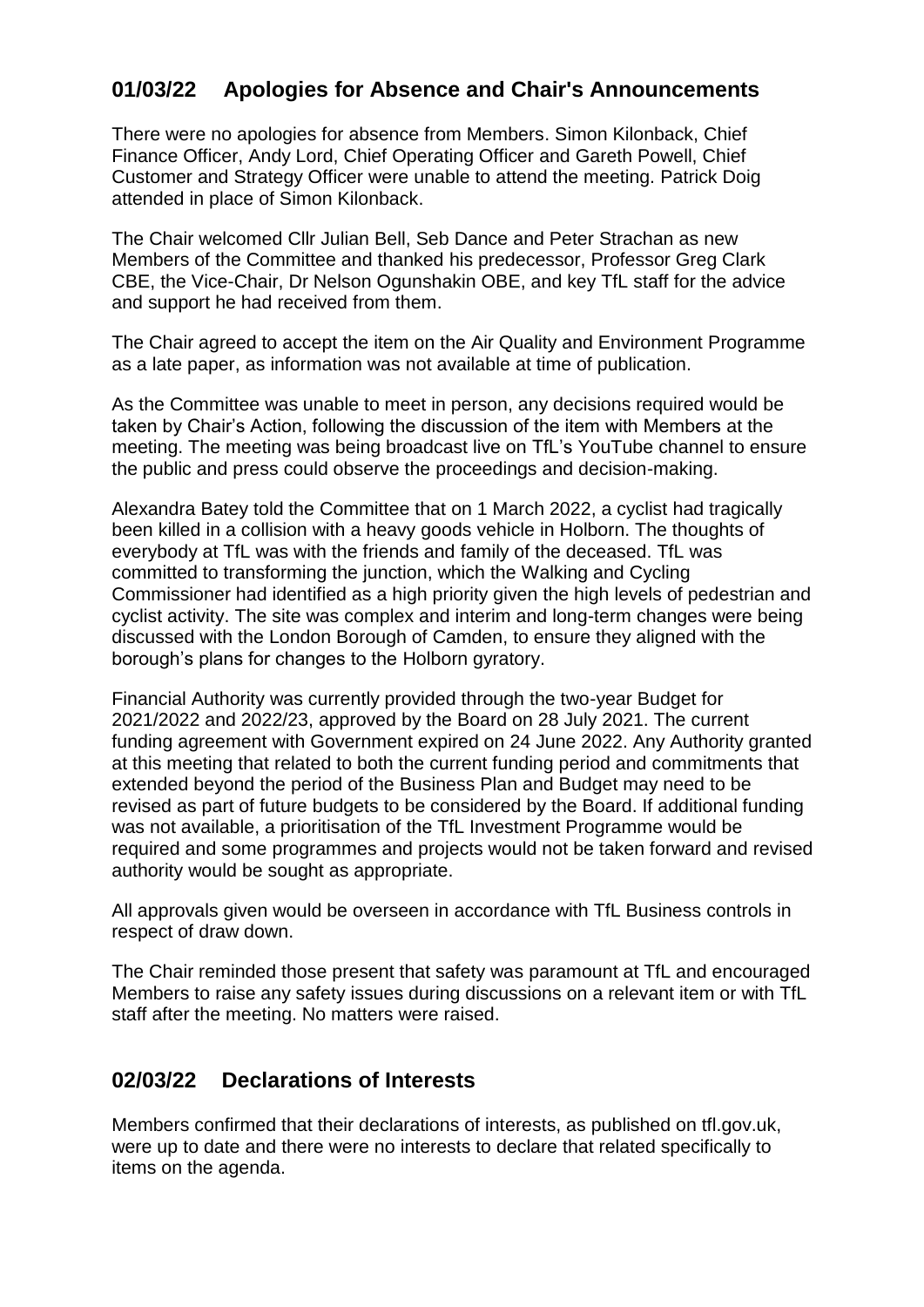# **03/03/22 Minutes of the Meeting of the Committee held on 15 December 2021**

**The Committee approved the minutes of the meeting held on 15 December 2021 as a correct record. The minutes would be provided to the Chair for signature at a future date.**

## **04/03/22 Matters Arising and Actions List**

Howard Carter introduced the paper, which set out progress against actions agreed at previous meetings of the Committee.

### **The Committee noted the actions list.**

# **05/03/22 Use of Delegated Authority**

Howard Carter introduced the paper, which provided an update on the use of delegated authority by the Committee, through the use of Chair's Action or of Procurement Authority and Programme and Project Authority, in respect of matters within the Committee's remit, granted by the Commissioner and the Chief Finance Officer.

Since the meeting on 15 December 2021, there had been two uses of Chair's Action: one in relation to approval of authority requests at the meeting of the Committee on 15 December 2021, which had been held on Teams; and one to approve authority requests for the Elephant and Castle Station Capacity Upgrade project.

The Commissioner had approved one Procurement Authority request relating to the Cycle Hire – Bike Maintenance and Supply Contract Extension.

The Chief Finance Officer had also approved four Procurement Authority requests relating to: Stops and Shelters, Advertising Shelters Assets – Advertising Panel LED Replacement; Lot 1 of Media Planning and Buying Services from Wavemaker; Maintenance of Platform Edge Doors on the Jubilee line with Knorr-Bremse Rail Systems (UK) Limited; and Jubilee line Heavy Overhaul Programme Lifts Components – Alstom and the Overhaul of Jubilee line – Line Contactors.

There were no Mayoral Directions to TfL within the Committee's remit.

### **The Committee noted the paper.**

### **06/03/22 Investment Programme Report – Periods 8, 9 and 10, 2021/22**

Stuart Harvey introduced the report, which updated the Committee on the progress and performance of Programmes and projects in the Periods 8, 9 and 10, 2021/22 (17 October 2021 – 8 January 2022).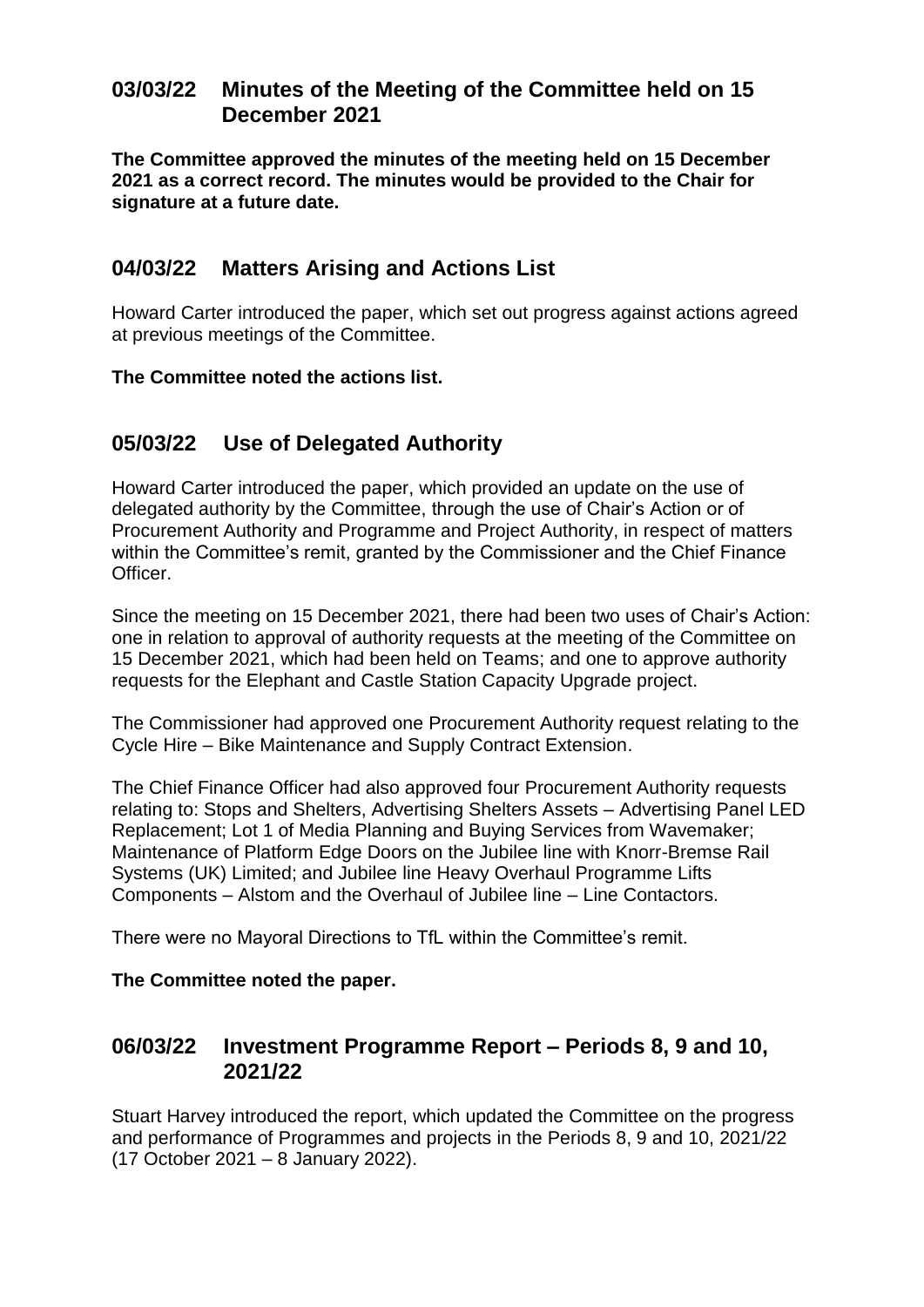There was a strong safety performance in the periods and trends had improved. The Four Lines Modernisation Programme was now largely focussed on software, as most of the construction had been completed. A strong software control plan was in place, which drove collaboration and identified issues. Colleagues were working hard to deliver the Programme within existing Authority. Completion of migration area five would complete work on the Circle and Hammersmith & City lines, which would improve customer experience.

Manufacture of the 20 car bodies for Docklands Light Railway had begun. The first two trains were complete and had started static testing. Construction of the Northern Sidings for storage of trains had been slightly delayed.

Stage one of assurance had been completed ahead of target on the new trains for the Piccadilly line. In December 2021, the depot delivery integrator contract was awarded to the joint venture of Lendlease Construction (EMEA) Limited and Jacobs UK Limited, which would support the depot project teams to upgrade the depot. Work on the infrastructure to support the trains had started six months late, owing to uncertainty over funding, and so the work on the trains had been rephased correspondingly.

On the Silvertown Tunnel, good progress had been made on both sides of the river, including where the tunnel boring machine launch, rotation and retrieval chambers were to be constructed.

There was confidence that the estimated final cost (EFC) for the Barking Riverside Extension project would be reduced and be delivered within Authority. The tracks had been laid on the viaduct and there was confidence that a systems integration weekend with Network Rail in April 2022 would be a success. TfL had a good working relationship with Network Rail, with a good contractor that was co-located with the project team.

The work at Bank station which required a 17-week blockade of a section of the Northern line had started well. There were inevitable challenges, given the location, but TfL remained on track to reopen the line in May 2022.

Discussions around the new facility at Elephant & Castle station had concluded and a contract was in place to build a new station box and work on the tunnel. Work continued on value engineering for the station fit out.

Alexandra Batey told the Committee that there were red rated milestones for the Central Line Improvement Programme, as it would be completed later than planned and for the Rotherhithe Tunnel due to an active decision on optioneering. The Committee would continue to be updated. Members welcomed the information on amber and red milestones and asked that they be discussed openly as a matter of course.

The major station improvement at Tottenham Hale station was brough into use on 13 December 2021. All remaining works were on schedule for completion and an official opening was planned for spring 2022.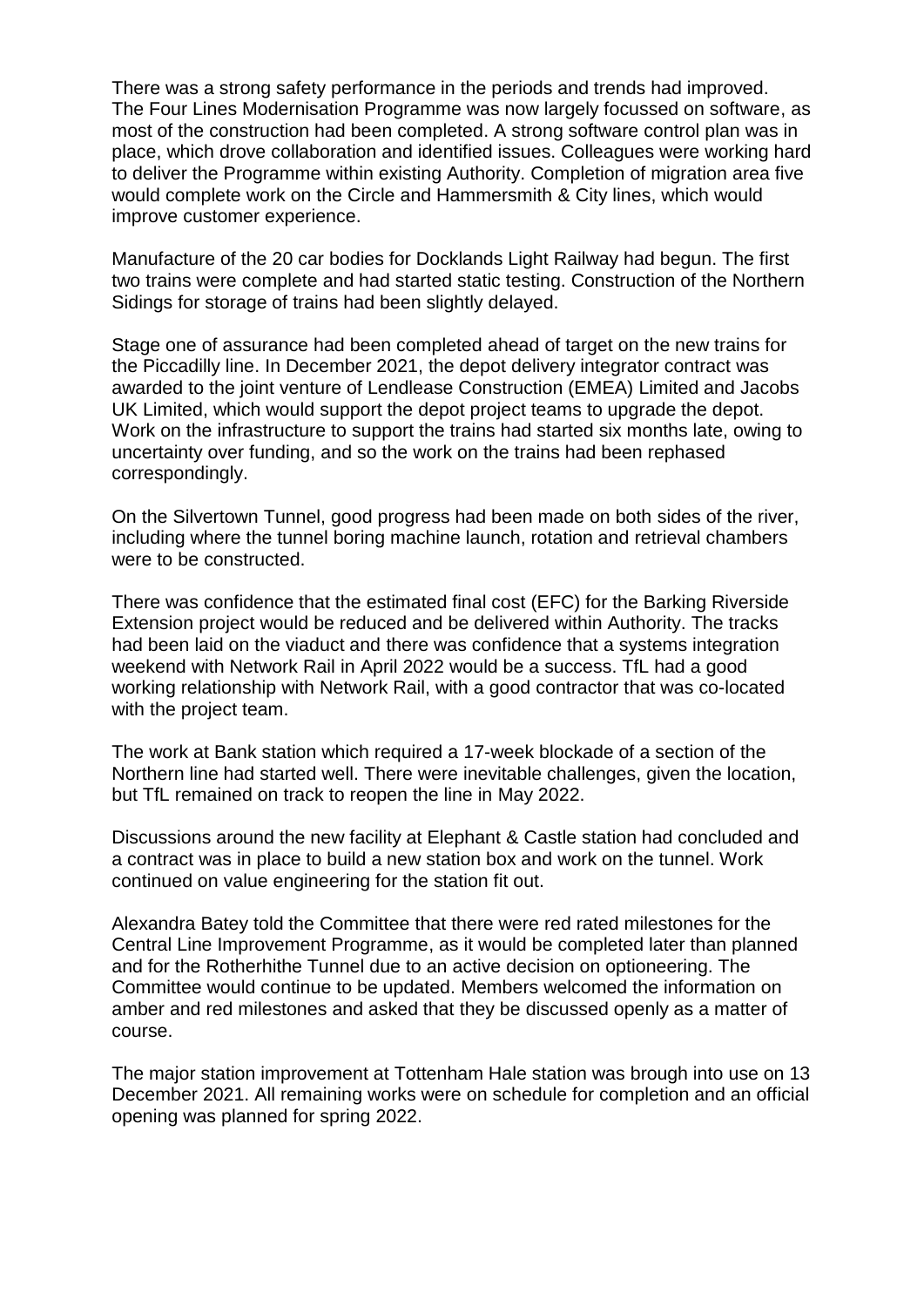A public consultation had been held from November 2021 to February 2022 on future step-free access (SFA) priorities. Five thousand responses were received and work on a future SFA strategy had begun.

Work continued on the five life expired escalators at South Kensington station. The Piccadilly line was not stopping at the station but Circle and District line services were uninterrupted.

There were EFC changes in the Rolling Stock Programme portfolio, as they approached different delivery gates, such as with the Central line fleet renewals following the completion of the prototype, and increased understanding of the engineering vehicles locomotive works towards the back end of the timeline.

The Fleet Overhaul Programme continued to develop long and short-term improvements to address the state of good repair across the fleets. Changes to the EFC were again related to delivery gates and greater cost clarity. In addition, funding pressures had resulted in TfL looking at more short-term needs.

As London's largest user of electricity, London Underground operated its own high voltage distribution system and backup power generation capabilities. To maintain the power and integrity of the railway, a rolling programme of renewals was enacted and currently focussed on 22 life expired uninterruptable power units.

The five-year forecast on Healthy Streets had reduced since the report submitted to the December 2021 meeting. This reflected the ongoing funding uncertainty and a managed decline scenario.

It was noted that the report submitted to the meeting on 15 December 2021 contained an error in the EFC for Asset Investment and the figure in the report was now accurate and up to date. The reduction in EFC reflected a managed decline scenario, the delivery of cost savings and deferral of some schemes. Work was focussed on the safety critical and highest priority assets.

A 2020 trial indicated that deployable enforcement cameras, delivered through the Surface Technology Programme, improved road-user compliance by up to 60 per cent in six months. The first camera was deployed to Cambridge Road in January 2022 and a further 50 were expected to be operational by the end of May 2022.

Members asked whether the delays to the completion of depots caused a material risk in terms of storing new trains. Stuart Harvey told the Committee that work on the trains had been rephased.

Members requested a graphical presentation of how costs-to-go was changing between reporting periods and narrative where there were large changes, although it was noted that most reflected a managed decline scenario. TfL officers would consider how best to present data to the Committee but advised that it was difficult with some Programmes that had rolling programmes of renewals with thousands of projects. Members stated that it would also be useful for the report to set out what was included in the portfolios. **[Action: Alexandra Batey]** 

Members asked whether the right balance had been struck between reducing costs on road safety and on other assets. The Commissioner stated that a paper would be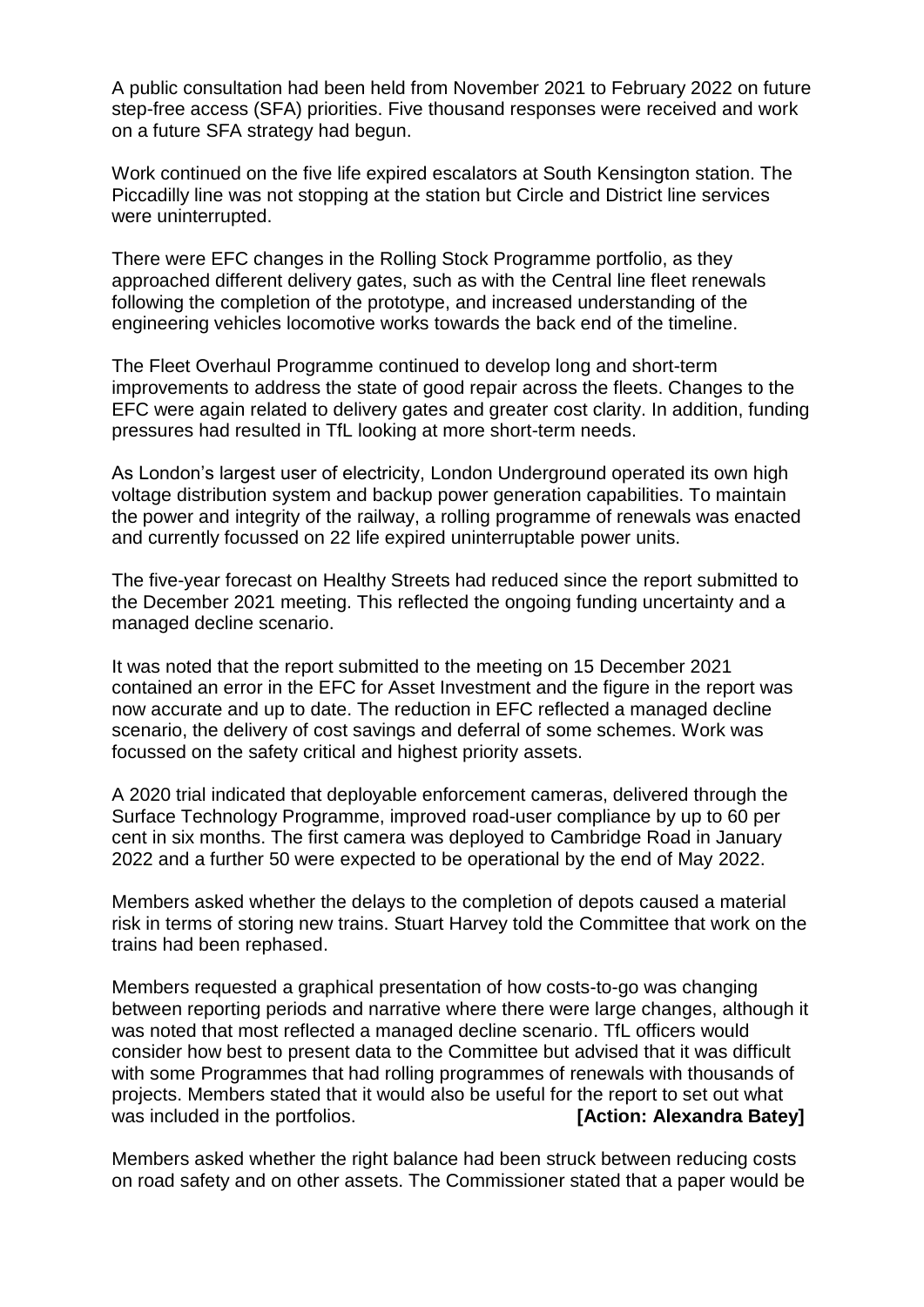submitted to a future meeting of the Board that would contain more detail once TfL knew what money was available; the Government and TfL would partner over capital expenditure but Government contribution size or length was not yet known.

**The Committee noted the report and the exempt supplementary information on Part 2 of the agenda.**

## **07/03/22 Independent Investment Programme Advisory Group Quarterly Report**

James Norris and Alison Munro introduced the paper and supplementary information on Part 2 of the agenda, which provided an update on the work undertaken by the Independent Investment Programme Advisory Group (IIPAG) since the last meeting of the Committee.

Two sub-programme reports had been conducted in the period. Cross-cutting work continued, including on the Project Management Office (PMO) and the Procurement and Supply Chain Improvement Programme.

The second part of a report on asset information, which had synergies with asset renewals, was underway and IIPAG was looking at how TfL handled risk, for both cost and schedule.

Alison Munro welcomed suggestions from Members for future areas of work for IIPAG.

Simon Collins told the Committee that IIPAG had been reviewing TfL Supply Chain Contracts. It found that contract form, including the standard use of the New Engineering Contracts suite, had no direct bearing on the cost and schedule delays and levels of commercial dispute experienced. The main issues identified were immaturity of scope at the point of contract award, immaturity of design, poor risk evaluation and management, insufficient project information, such as site investigation or asset condition, pressure to deliver to a deadline, and accrual of unresolved variations.

The Vice Chair shared that he had been involved in development of the NEC form. This was not considered a conflict of interest.

Members asked that IIPAG work with the PMO to help on reporting when there was a change in project budget or scope.

**The Committee noted the paper and the exempt supplementary information on Part 2 of the agenda.**

# **08/03/22 TfL Project Assurance Update**

James Norris introduced the paper, which provided an update on the project assurance work undertaken between 9 November 2021 and 21 January 2022.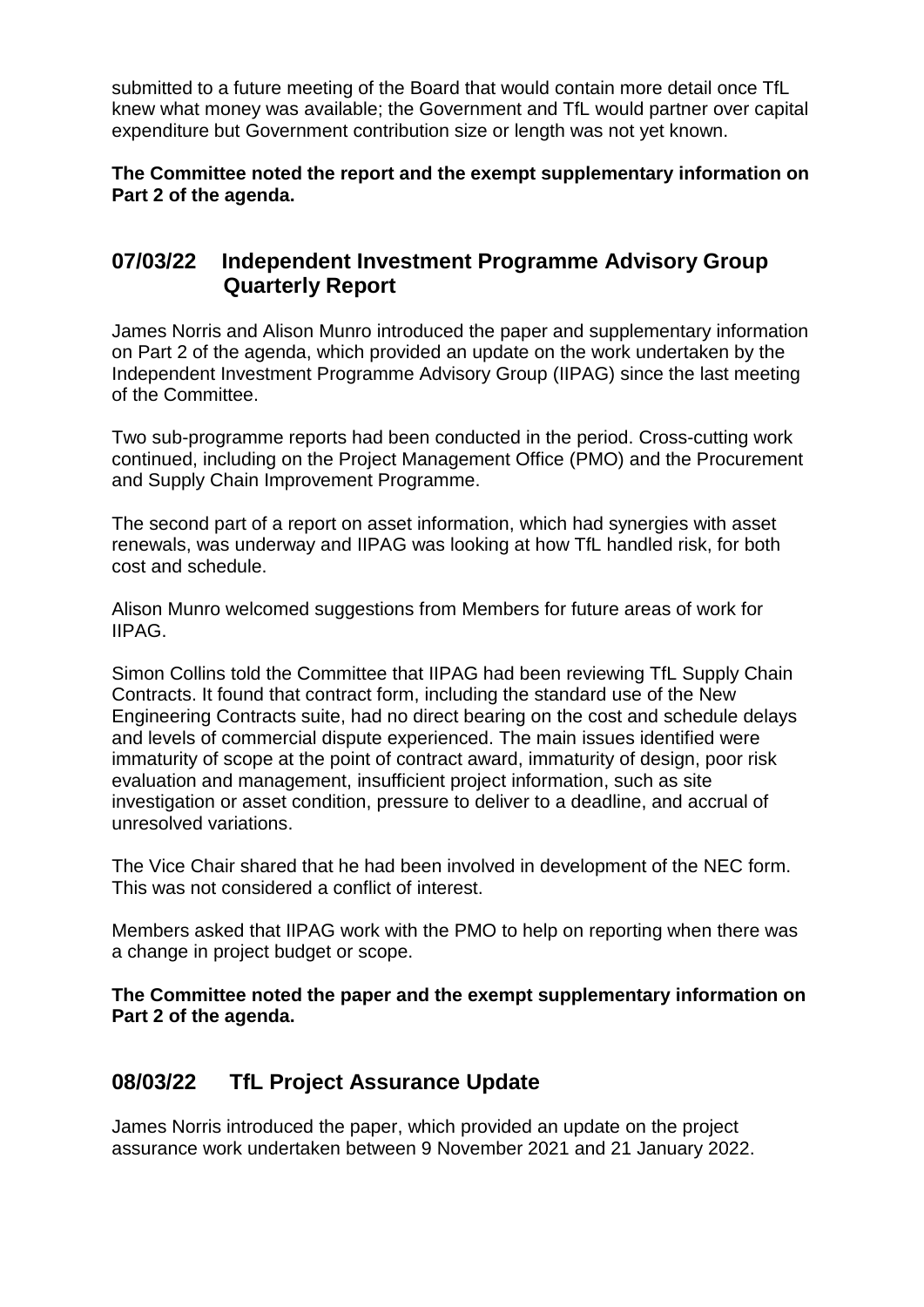Three full Programme reviews and five project reviews had been conducted in the period. The Independent Investment Programme Advisory Group (IIPAG) had been involved in the majority.

There was a significant reduction in the number of overdue recommendations since the last meeting and, since the papers for the meeting had been published, the number of overdue recommendations had been reduced further to one made by IIPAG and 10 made by TfL Project Assurance.

The Chair welcomed the progress made and the openness in responding to supportive challenges from the Committee. Reviews usually ran on an annual cycle and a core line of enquiry was the status of previously made recommendations, whether they were open or closed and how they had been embedded. Recommendations were also discussed at periodic portfolio meetings.

#### **The Committee noted the paper and the exempt supplementary information on Part 2 of the agenda.**

### **09/03/22 Asset Renewals**

Garry Sterritt introduced the paper, which contained material shared with the Department for Transport (DfT) and the HM Treasury (HMT) as part of the discussions on TfL funding.

The presentation set out the process to ensure there was a consistent approach across TfL for describing asset condition and how this could be related back to a scale for state of good repair (SOGR). A dashboard had been created to flag up issues, such as different business areas not consistently using the same asset terminology.

Where assets were classed as 'obsolete' this did not necessarily translate into a poor SOGR; for example an asset might be functioning well but spare parts were no longer being produced or manufacturer support for the asset had ceased.

Owing to the coronavirus pandemic and resulting lower passenger numbers, the distance travelled before an asset needed maintenance had increased.

Data on asset condition and SOGR would eventually need to be related to the emerging definitions for network service and the Mayor's Transport Strategy. For example, excellent or good levels of service would mean that customers knew they would have a safe, reliable and easily accessible journey. A poor level of service would deliver a safe journey but with reduced reliability and customer satisfaction, as a result of restrictions, closures and unplanned maintenance.

TfL was working to estimate how much it would need to invest in renewals by looking at past spend, run rate and asset modelling. Past spend indicated that TfL needed to spend between £750m-1.1bn on renewals per year. Run rate indicated that TfL needed to spend £840m-1.1bn on renewals per year. Asset modelling used computerised models to assess and predict how assets would behave and degrade under different intervention and investment scenarios. Asset modelling would be a key area of focus for the next nine months, to provide a pan-TfL view of alternative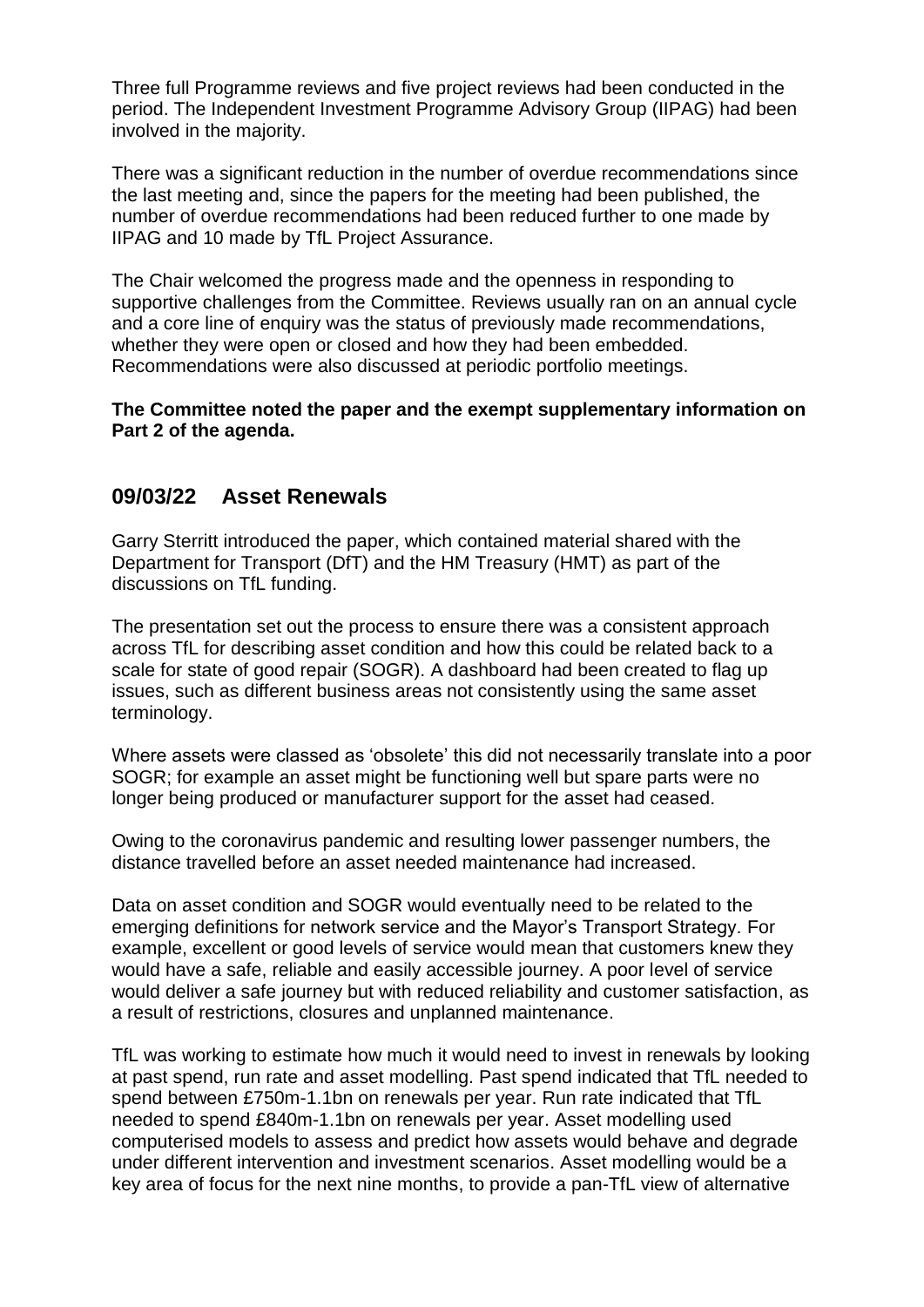investment scenarios and their impact on outcomes. Checks and balances would be put in place to ensure the data provided was accurate.

In comparison to other asset-based entities, such as Network Rail or National Highways, TfL had a less formalised process for determining asset condition. When TfL was able to link asset condition to levels of service, TfL might be considered more advanced in the maturity of its process. It was noted that TfL did not operate single networks but was multi-modal, incorporating rail, road and active travel.

Given TfL's funding situation, it was critical to properly understand the consequences of investing less in some areas of the network than others. Traditionally TfL would work to ensure every network was at or above a base level, but the funding constraints meant that some trade-offs might be needed to ensure all networks were safe, despite some possibly performing below a base level.

Work was ongoing with colleagues in Planning and Strategy to assess whether the data could be used to determine how investment in assets ultimately impacted fare revenue.

The Committee stated that the digitalisation of TfL would allow for the determination of pain points and points of opportunity. Investment into technology could pay back initial investments and release value relatively quickly.

Members noted that DfT and HMT were encouraged by the work that TfL had done and appreciated its openness.

Members thanked staff for their work in this area and for the useful discussion.

**The Committee noted the paper.**

### **10/03/22 Air Quality and Environment Programme**

Alexandra Batey introduced the paper, which provided an update on the Air Quality and Environment (AQE) Programme's delivery of projects since December 2020.

Air pollution was one of the most significant challenges facing London, affecting lung development in children and increasing the risk of strokes, heart and lung disease. A study from Imperial College London stated in 2019 that over 4,000 Londoners died prematurely because of the impact of toxic air.

TfL had made significant progress through the AQE Programme to deliver at the forefront of solutions for air quality and urban health issues. There were 44,000 fewer polluting vehicles in central London as a result of increased compliance with Ultra Low Emission Zone (ULEZ) regulations and the Mayor's Air Quality Fund also realised over 433 tonnes in NOx savings and over 25 tonnes in PM10 savings. Further to this, the number of schools in areas exceeding legal limits for  $NO<sub>2</sub>$  fell by 97 per cent, from 455 in 2016 to 14 in 2019. Key achievements in 2021/22 included Low Emission Zone tightening and delivery of the ULEZ expansion.

The operating model for Road User Charging (RUC) comprised of three service contracts that were due to expire in 2026: Detection and Enforcement Infrastructure;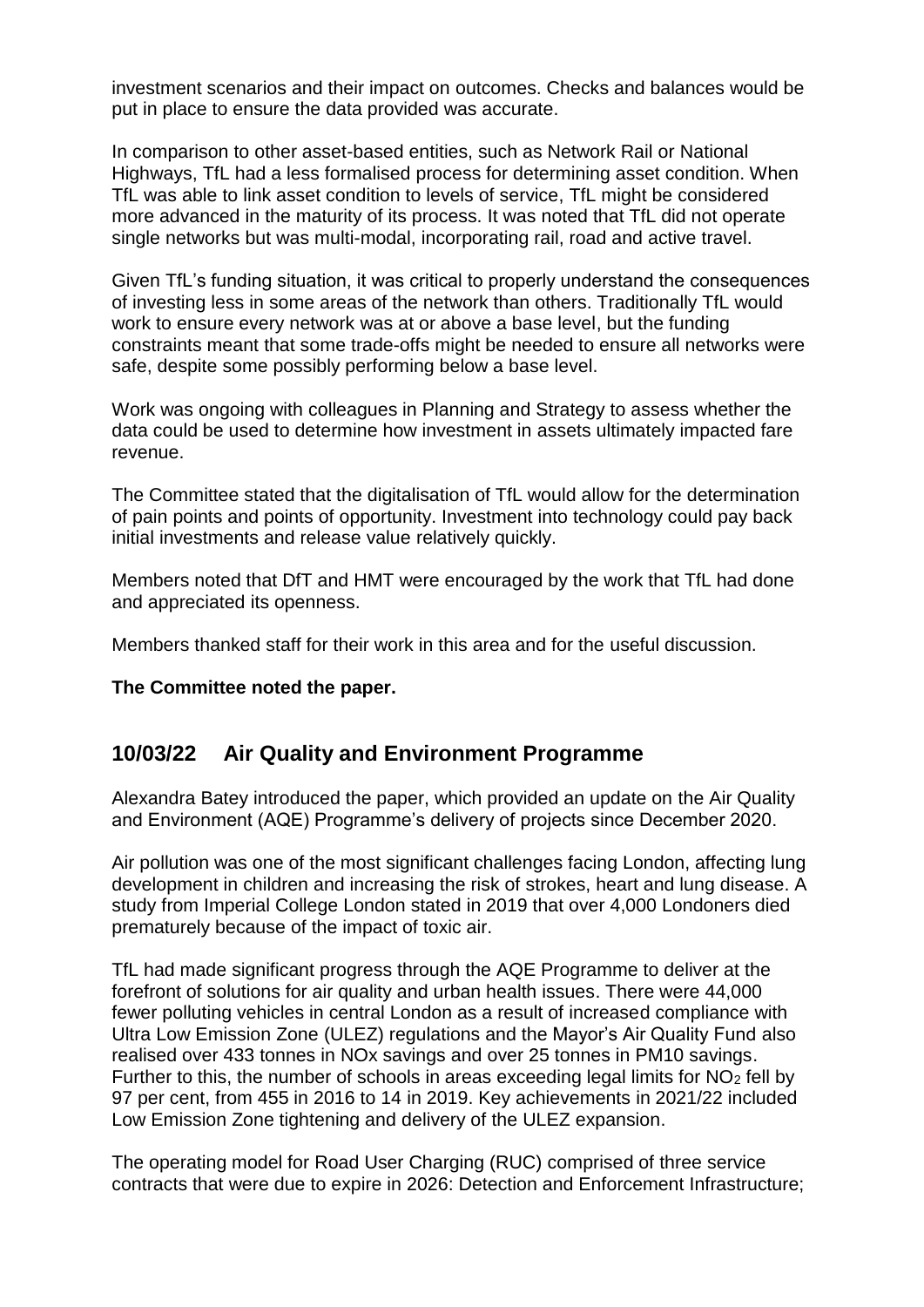Business Operations Services; and Enforcement Operations Services. Feasibility work was undertaken to assess the options for delivery and procurement of the contract re-let of existing RUC projects from the contract end date in 2026. The review was expanded to include:

- (a) a potential 2023/24 scheme four potential approaches to a scheme that could be implemented by May 2024 at the latest;
- (b) a potential acceleration of the Business Operations Services workstream for 2026 re-let, to coordinate with Silvertown and Blackwall Tunnels user charging in 2024;
- (c) the user charging element of the Silvertown and Blackwall Tunnels in 2024/25; and
- (d) early project initiation work on exploring options for the integration of future RUC systems.

The Independent Investment Programme Advisory Group (IIPAG) had conducted a review and focussed on the RUC elements of the paper. It noted that successful delivery of the Programme required strong project management and the agreement of a long-term business strategy, supported by adequate resourcing and governance. TfL accepted the recommendations made by IIPAG and had implemented changes to the governance of the portfolio.

Members welcomed the achievements delivered through the Programme. The Mayor had set the objective for London to be net zero carbon by 2030, which required focus and leadership from senior TfL staff and the Mayor's team, in addition to appropriate resources.

Seb Dance, Deputy Mayor for Transport, said that there were likely to be two phases: interim measures, followed by measures to achieve the longer-term goals for a sophisticated RUC scheme in London. Alexandra Batey confirmed that the team that had previously successfully delivered the ULEZ expansion would lead on delivering the RUC changes.

The Committee stated that it was important to consider potential costs alongside the potential benefits and income; the net revenue potential was larger than Crossrail and, for some options, it was the equivalent of gaining five million customers.

It was also important to locate electric vehicle (EV) charging points where people could access them when needed; London take up of EVs was higher than the national average and it would be essential to keep up with demand. It was noted that while EVs would help to reduce carbon emissions, brake and tire wear still created PM2.5 and PM10 particles, therefore modal shifts were still required to improve air quality.

The Chair would be updated on potential delivery for 2024 onwards. A note would be circulated to Members and a paper would be submitted to a future meeting.

**[Action: Alexandra Batey]**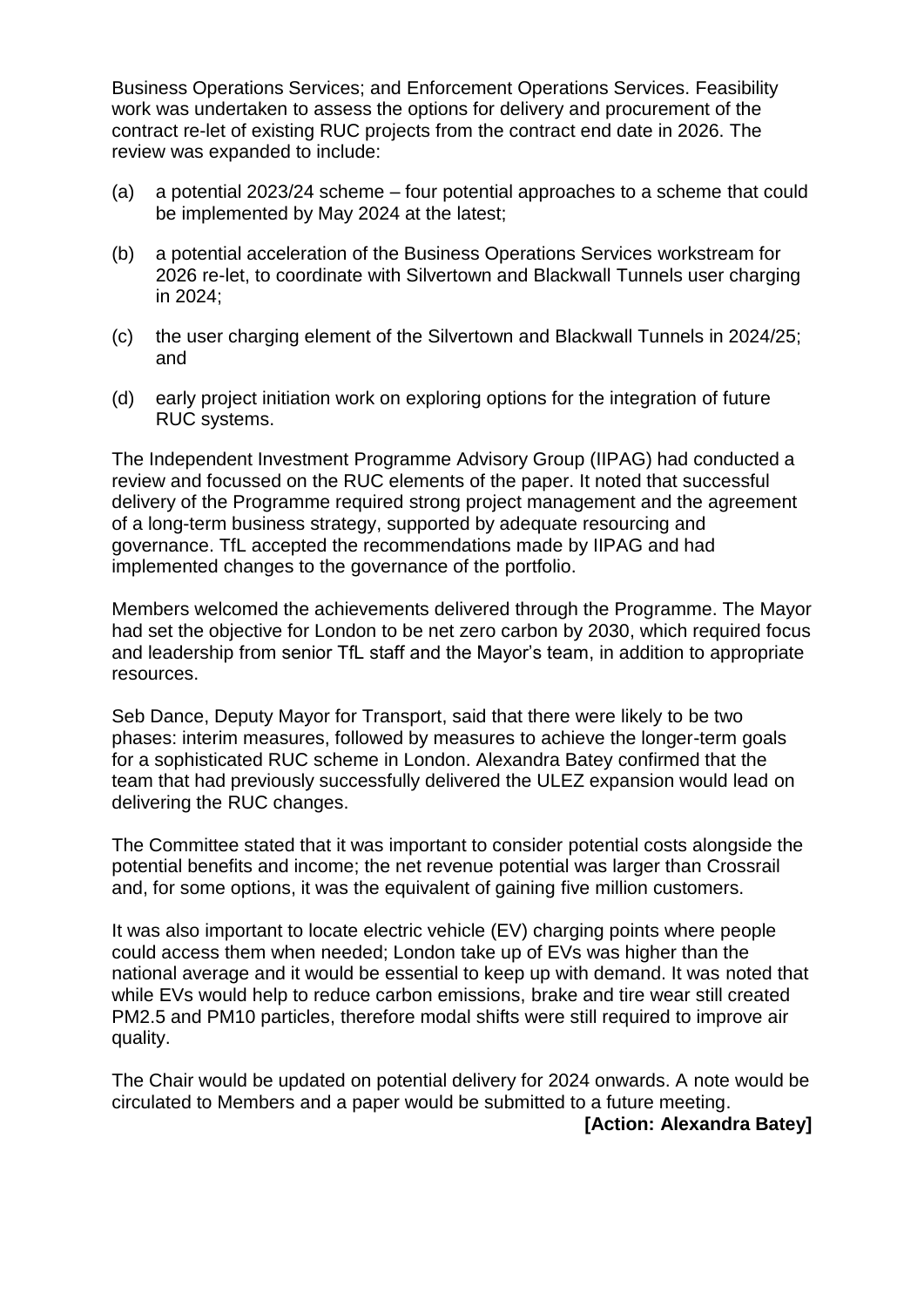**The Chair, in consultation with Committee Members, noted the paper and exempt supplemental information on Part 2 of the agenda, and:**

- **1 approved the additional Programme and Project Authority of £54.5m to support the delivery of the Air Quality and Environment Programme for 2022/23;**
- **2 approved additional Procurement Authority, in the sums requested in the exempt supplementary paper on Part 2 of the agenda, to extend the contracts with Capita Business Services Limited and Siemens Mobility Limited to continue activities in support of road user charging;**
- **3 approved Procurement Authority, in the sums requested in the exempt supplementary paper on Part 2 of the agenda, to commence contracts with third party suppliers to enable activities in support of road user charging; and**
- **4 noted that the matters for which Authority is sought above included commitments that extended beyond the period of the Business Plan and Budget noted by the Board on 8 December 2021 and provision would, therefore, need to be made for those commitments in future Business Plans and Budgets.**

## **11/03/22 Technology and Data 2022/23 and 2023/24**

Shashi Verma introduced the paper, which provided an update on the Technology and Data (T&D) Programme. The Programme provided core technology for TfL and part of London Underground and Surface Transport.

Funding uncertainty meant that most of the Programme was focussed on renewals, rather than enhancements. This was not ideal, as technology enhancement could be a driver of better outcomes. Should the Programme be shrunk further, it would pose increased risks to TfL. This was especially the case because the drive to reduce costs had seen a consolidation of hosting and networks onto single platforms.

The Programme was vital to establishing a new asset management system for Surface Transport, which would allow TfL to drive value from data. Previously TfL outsourced this system for London Underground assets but, subject to resourcing, TfL was confident it had the capability to deliver the system through in-house solutions.

TfL Project Assurance shared that issues around resourcing were the most critical identified in its reviews.

Gartner, a technological research and consulting firm, had reviewed the T&D delivery and resourcing models. On the delivery model, it found that TfL had 10-20 per cent fewer resources, was spending less than comparable organisations but was delivering at the median. Recommendations made would be incorporated into the programme of change for T&D. Gartner found that, while TfL had difficulty in achieving its operating model due to the difficulty in attracting resource, TfL was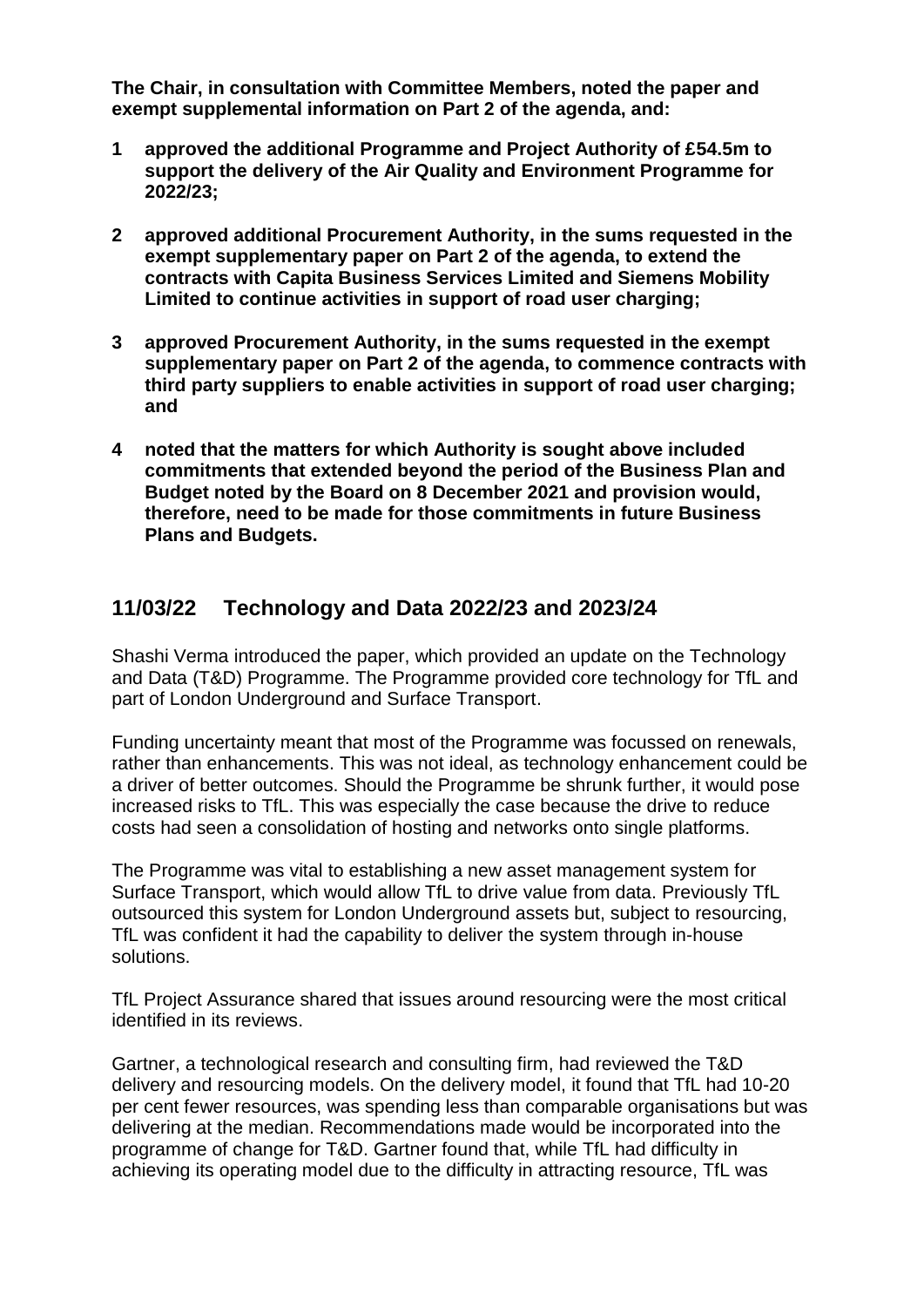better at finding permanent resources than competitor organisations. In recent months, however, TfL had struggled to attract and retain resource as the salary offered was not competitive. External benchmarking was essential, as it highlighted how TfL could deliver better value for money.

On its technology stack, TfL tried as far as possible to integrate best practice and technologies into its platforms. TfL had made improvements to its networks that resulted in £60-70m savings per year, which was 50 per cent of the overall cost of the programme. In addition, as much of the technology stack as possible had been moved to the cloud.

### **The Chair, in consultation with Committee Members, noted the paper and exempt supplementary information on Part 2 of the agenda and:**

- **1 approved in respect of the Technology and Data Investment Programme (the Programme) an increase in Programme and Project Authority of £7.7m in financial year 2022/23 (bringing the total up to £110.5m) and additional Programme and Project Authority of £102.9m in financial year 2023/24 resulting in total Programme and Project Authority to £110.6m;**
- **2 noted that the matters for which Programme and Project Authority is sought above included commitments that extended beyond the period of the Business Plan and Budget noted by the Board on 8 December 2021 and provision would, therefore, need to be made for those commitments in future Business Plans and Budgets; and**
- **3 noted that Procurement Authority for the various projects in the Programme described in the paper would be sought at officer level in accordance with Standing Orders.**

# **12/03/22 Enterprise Risk Update – Delivery of Key Projects and Programmes (ER8)**

Stuart Harvey introduced the paper, which provided an update on the management of Enterprise Risk 8 – Delivery of Key Projects and Programmes (ER8).

In response to the current funding situation, and the impacts on the supply chains caused by Brexit and the coronavirus pandemic, the overall control effectiveness rating for ER8 had been changed to 'requires improvement'. The main concerns were difficulties in accurate forecasting, increasing overheads, projects stopping and starting, and issues with attracting and retaining resource. Further to this, TfL's supply chain was reconsidering their risk appetite, given TfL's funding position.

To control the risk, the Project Management Office (PMO) was driving consistency and provided first line assurance. A newly established Capital Improvement Group would work in parallel with the PMO to bring capital issues together in one place and drive improvements. In addition, the Capital Efficiencies Programme met periodically to seek greater efficiency, to escalate any issues and encourage openness.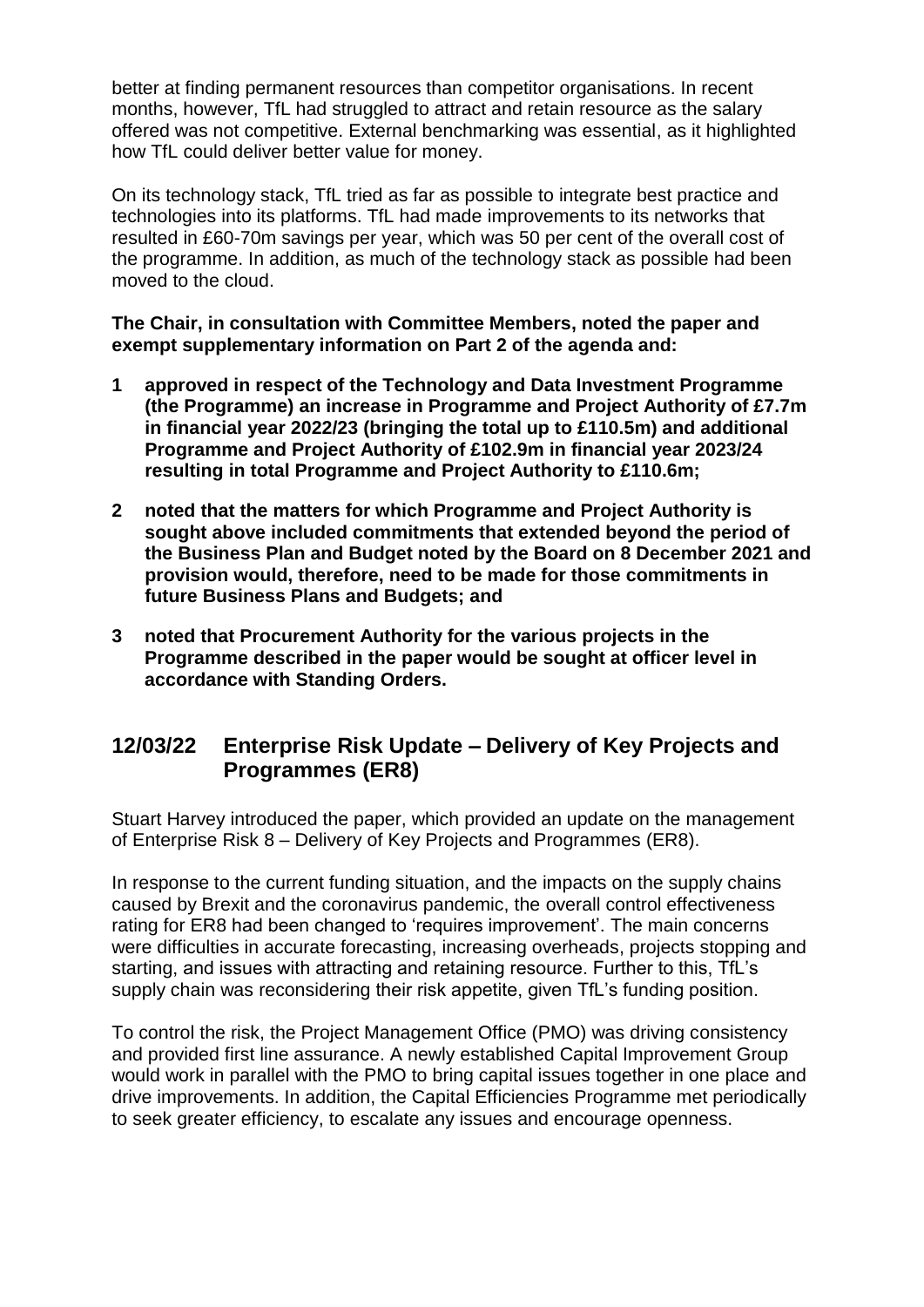TfL was driving cost efficiencies through three initiatives:

- (a) 'Pounds in the Ground': TfL had introduced smarter approaches in considering what needed to be done and how TfL deployed resources to be in a better position to put more 'pounds in the ground';
- (b) 'How Good can it get': TfL had started to look beyond traditional risk management approaches and explored what would happen if all risks were mitigated and opportunities realised, and the impact of delivering a project below the initial estimated final cost; and
- (c) reviewing the risk in projects: TfL would enhance risk management activities to look at risk occurrence, risk themes and risk mitigation.

A new PMO Director had been appointed, who would ensure greater clarity and consistency across projects and make it easier for project managers to move between projects to share knowledge.

The Chair thanked officers for being open about causes of the change to 'requires improvement'. The Committee would keep in mind this risk when discussing items at future meetings.

**The Committee noted the paper and the exempt supplementary information on Part 2 of the agenda.**

# **13/03/22 Members' Suggestions for Future Discussion Items**

Howard Carter introduced the current forward plan for the Committee.

Members noted that the Board would be provided with information on TfL's cyber security and that it was likely that papers on road user charging would be submitted to future meetings of the Committee. Members requested a future item on electric vehicle demand and strategy. **[Action: Secretariat]**

The Chair would speak with the Chief Technology Officer and Director of Strategy on how information on dependencies within the Technology and Data Programme would be presented to the Committee.

#### **The Committee noted the paper.**

### **14/03/22 Any Other Business the Chair Considers Urgent**

There was no urgent business.

### **15/03/22 Date of Next Meeting**

The next scheduled meeting was due to be held on Wednesday 18 May 2022 at 10.00am.